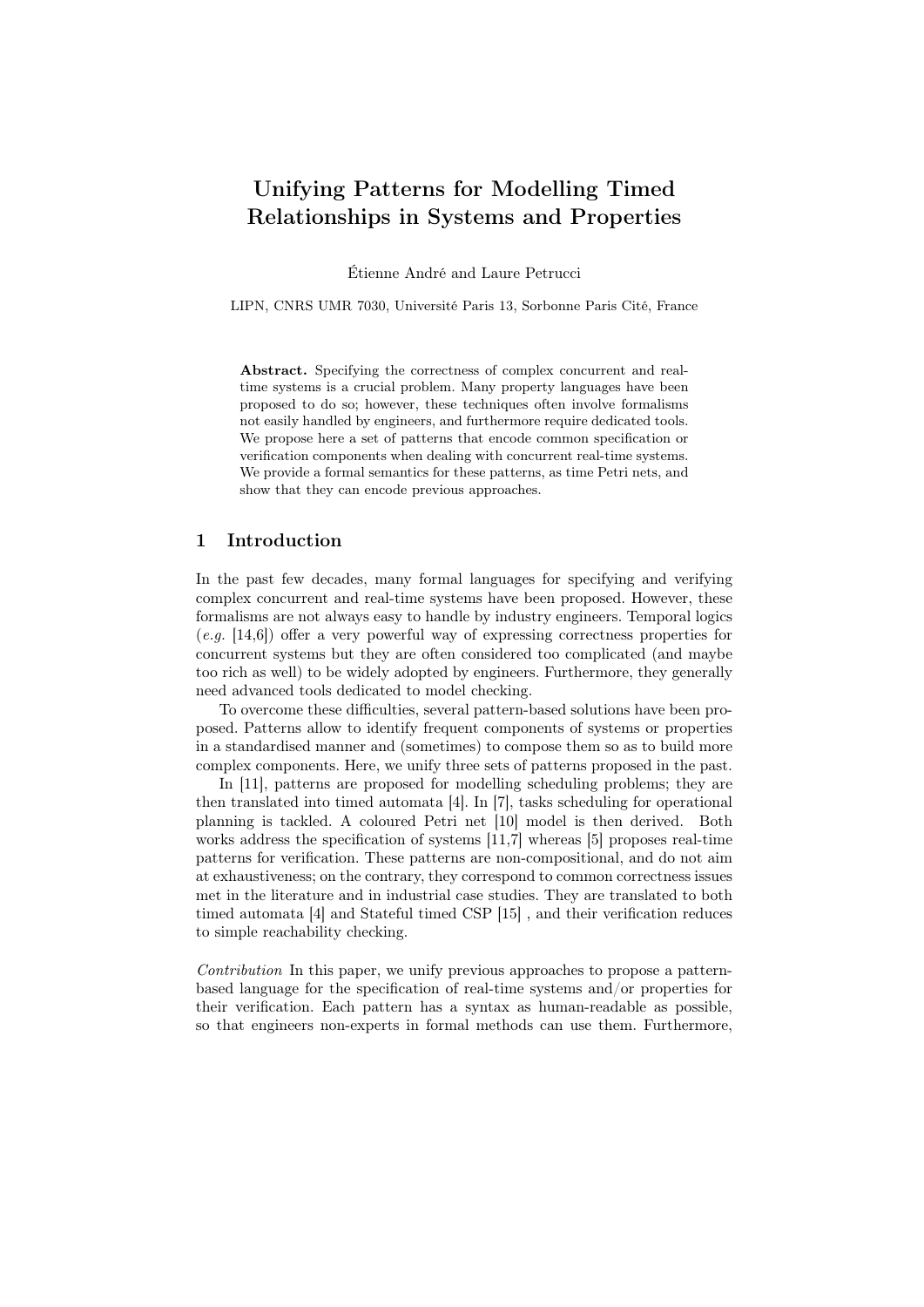we propose a Time Petri Net [13] semantics of these patterns for both system models and properties. For verification, the patterns are thus translated into pure reachability properties using simple observers, i.e. additional subsystems that observe some system actions using synchronisation and may also use time. Hence, their verification in practice avoids the use of complex verification algorithms or dedicated tools, and tool developers can implement them at little cost.

Our patterns can be used for two distinct purposes:

- 1. specify a system, by means of simple English-like constructs, rather than using complex formalisms. Nevertheless the translation of our patterns into time Petri nets provides a formal model of the system.
- 2. verify a system (not necessarily specified by our patterns), by means of the same syntax. In this situation, our patterns are again translated into time Petri nets, and can be used to verify the system model by synchronisation on transitions, and using the sole reachability of some "bad" place. This avoids the use of complex model checking algorithms.

Even though the syntax is identical for both purposes, the translation into time Petri nets for verification contains a few more places and transitions.

Related Work Concerning the specification of properties for verifying real-time systems, temporal logics (e.g. [14,6]) and their timed extensions (e.g. [3] among others) are by far the most commonly used, although many other formalisms have been proposed. Much more expressive than our patterns, temporal logics are more difficult to handle by non-experts. Furthermore, many tools do not actually support their full expressiveness, but only some fragments.

The idea of reducing (some) properties to reachability checking is not new: in [2], safety and bounded-liveness properties are translated into test automata, equivalent to our notion of observers. Among the differences are  $i)$  the fact that we do not only verify but also specify systems using our patterns, and ii) the fact that (as in  $[5]$ ) we exhibit commonly used patterns, whereas  $[2]$ aims at completeness (the expressiveness of such reachability checking has been characterised in [1]).

In [11], typical temporal constraints dedicated to modelling scheduling problems are identified, and then translated into timed automata. In [12], patterns for specifying the system correctness are defined using UML statecharts, and then translated into timed automata. As in our approach, their correctness reduces to reachability checking. Differences include the choice of the target formalism (time Petri nets for us) and the fact that our patterns can encode either the system or its correctness property.

Outline First, Section 2 recalls the earlier definitions of patterns we base on. We then propose our new set of patterns in Section 3, and formalise them using time Petri nets in Section 4. The patterns of [11,7,5] are encoded using our unified patterns in Section 5. Finally, Section 6 concludes and gives perspectives for future work.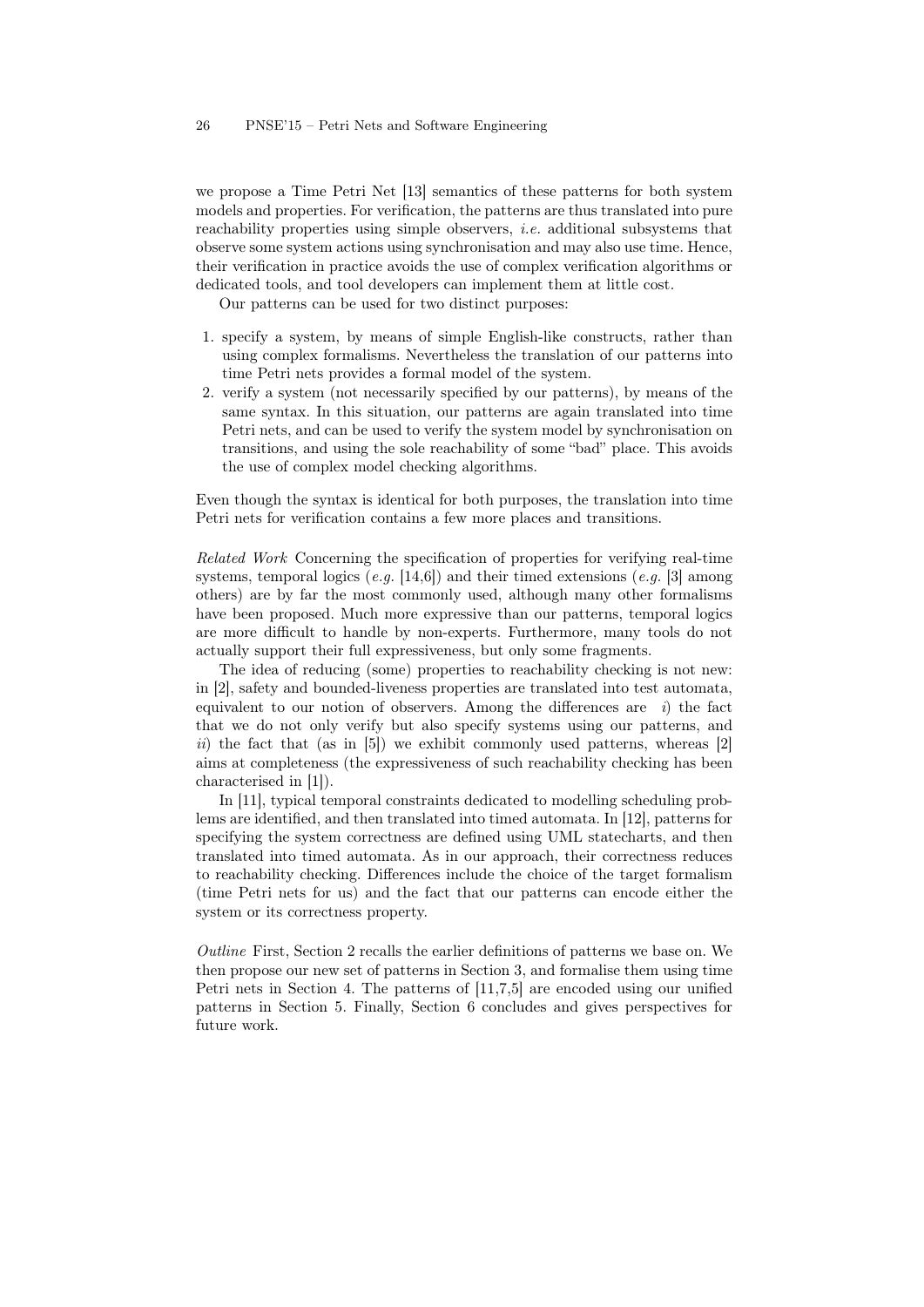# 2 Earlier Works

Earlier works we base on  $([11,7,5])$  are concerned on the one hand with causality or timing relations between events, and on the other hand with patterns to encode behavioural properties. Hence they address altogether different aspects (model or property) that are nevertheless very intertwined.

### 2.1 Scheduling Patterns [11]

In [11], planning constraints are mapped into timed automata, using elementary rules. A set of 17 interval-based temporal relations is defined. As in [11], we group these 17 patterns in 6 categories.

The temporal relations [11] allow for stating timing constraints between tasks. These tasks are composed of two events, that are the start and the end of the task. Time is often specified as an interval  $(d, D)$ , to express that an event happens between d and D units of time w.r.t. its reference.

The temporal relations from [11] are the following ones (the words in brackets are added in order to improve readability). The major ones (one per category) are represented in Fig. 1.

- 1. "A [ends] before  $(d, D)$  B [starts]" (Fig. 1a)
- 2. "A meets  $B$ " [i.e. A ends exactly when B starts] (degenerated case of rule 1 with  $d = D = 0$ )
- 3. "B [starts] after  $(d, D)$  A [ends]" (inverse temporal relation of rule 1)
- 4. "B met by  $A$ " [i.e. A ends exactly when B starts] (degenerated case of rule 3 with  $d = D = 0$ , and inverse of 2)
- 5. "A starts before  $(d, D)$  B [starts]" (Fig. 1b)
- 6. "A starts B" [i.e. A starts exactly when B starts] (degenerated case of rule 5 with  $d = D = 0$
- 7. "B starts after  $(d, D)$  A [starts]" (inverse temporal relation of rule 5)
- 8. "A ends before  $(d, D)$  B [ends]" (Fig. 1c)
- 9. "A ends  $B$ " [i.e. A ends exactly when B ends] (degenerated case of rule 8 with  $d = D = 0$ )
- 10. "B ends after  $(d, D)$  A [ends]" (inverse temporal relation of rule 8)
- 11. "A starts before end  $(d, D)$  B", i.e. A starts  $(d, D)$  time units before B ends (Fig. 1d)
- 12. " $T_2$  ends after start  $(d, D)$   $T_1$ ", *i.e.* B ends  $(d, D)$  time units after A starts (inverse temporal relation of rule 11)
- 13. "A contains  $((d_1, D_1)(d_2, D_2))$  B", *i.e.* A starts  $(d_1, D_1)$  time units before B starts, and A ends  $(d_2, D_2)$  time units after B ends (Fig. 1e)
- 14. "B contained by  $((d_1, D_1)(d_2, D_2))$  A" (inverse temporal relation of rule 13)
- 15. "A equals B" (degenerated case of rule 13 with  $d_1 = D_1 = d_2 = D_2 = 0$ )
- 16. "A parallels  $((d_1, D_1)(d_2, D_2))$  B", *i.e.* A starts  $(d_1, D_1)$  time units before B starts, and A ends  $(d_2, D_2)$  time units before B ends (Fig. 1f)
- 17. "B paralleled by  $((d_1, D_1)(d_2, D_2))$  A" (inverse temporal relation of rule 16)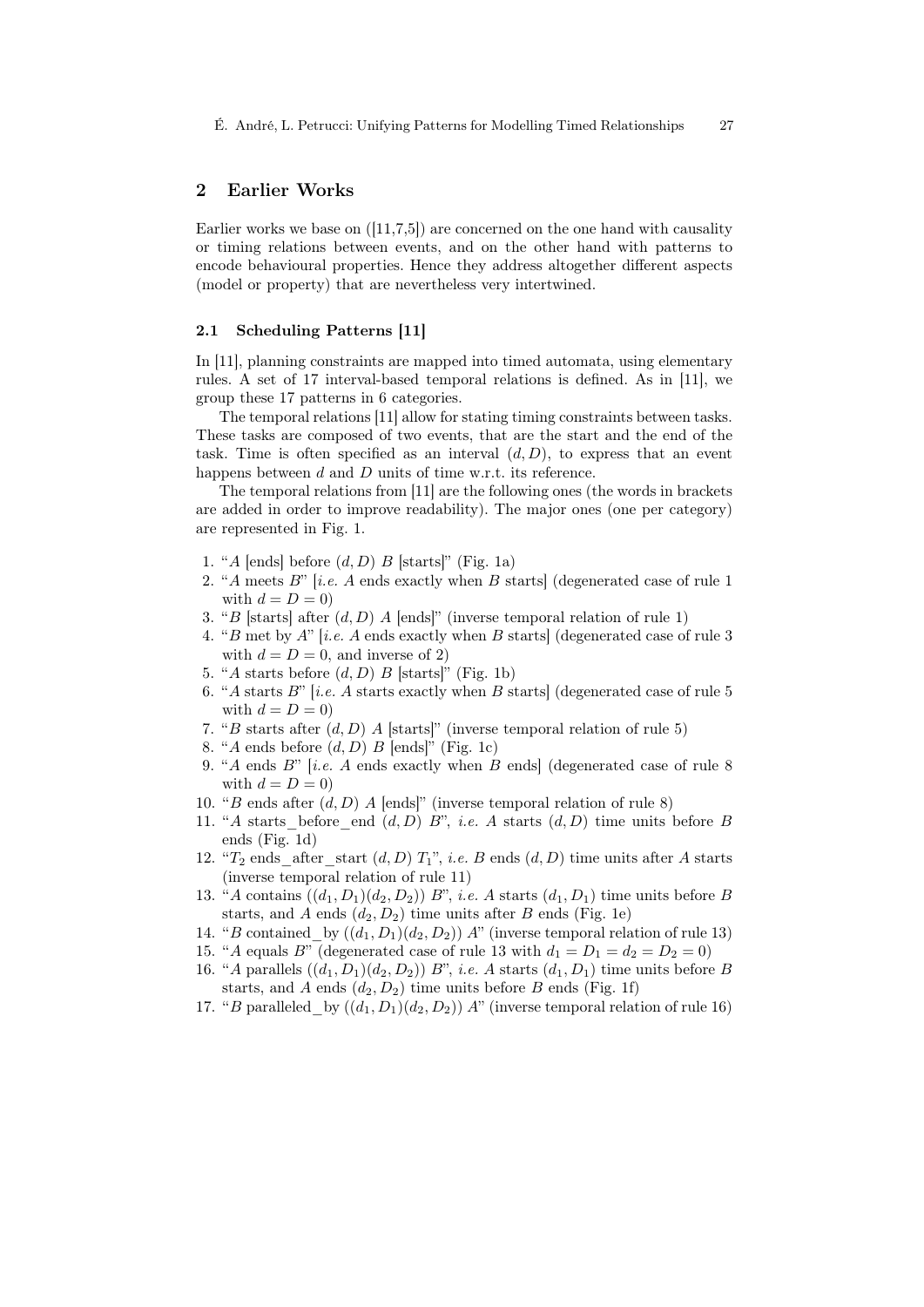

Fig. 1: Some temporal planning constraints

# 2.2 Patterns for Operational Planning [7]

As in [11], [7] was concerned with tasks scheduling for operational planning, each task having a beginning and an end. Both of these can be timely related to those of another task, as stated in the grammar and figures below.

```
// synchronisation between tasks
synch = BilateralSynch | UnilateralSynch
// lists of tasks
Tasks = task | Tasks, task
```
The synchronisation between tasks can be either bilateral (the execution of any of them is related to the execution of the others), or unilateral (the execution of a task is related to that of the other one, but the converse is not true).

In other words, in a bilateral synchronisation, all tasks occur or none of them does. Note that in  $[7]$  tasks can synchronise either at their beginning *(i.e.* they start together) or at their end (*i.e.* they finish at the same time). In this paper, we will be interested in events (beginning or end) and not in a full task. Therefore, bilateral synchronisation only specifies a set of interrelated events.

BilateralSynch = BILATERALSYNCH(Tasks)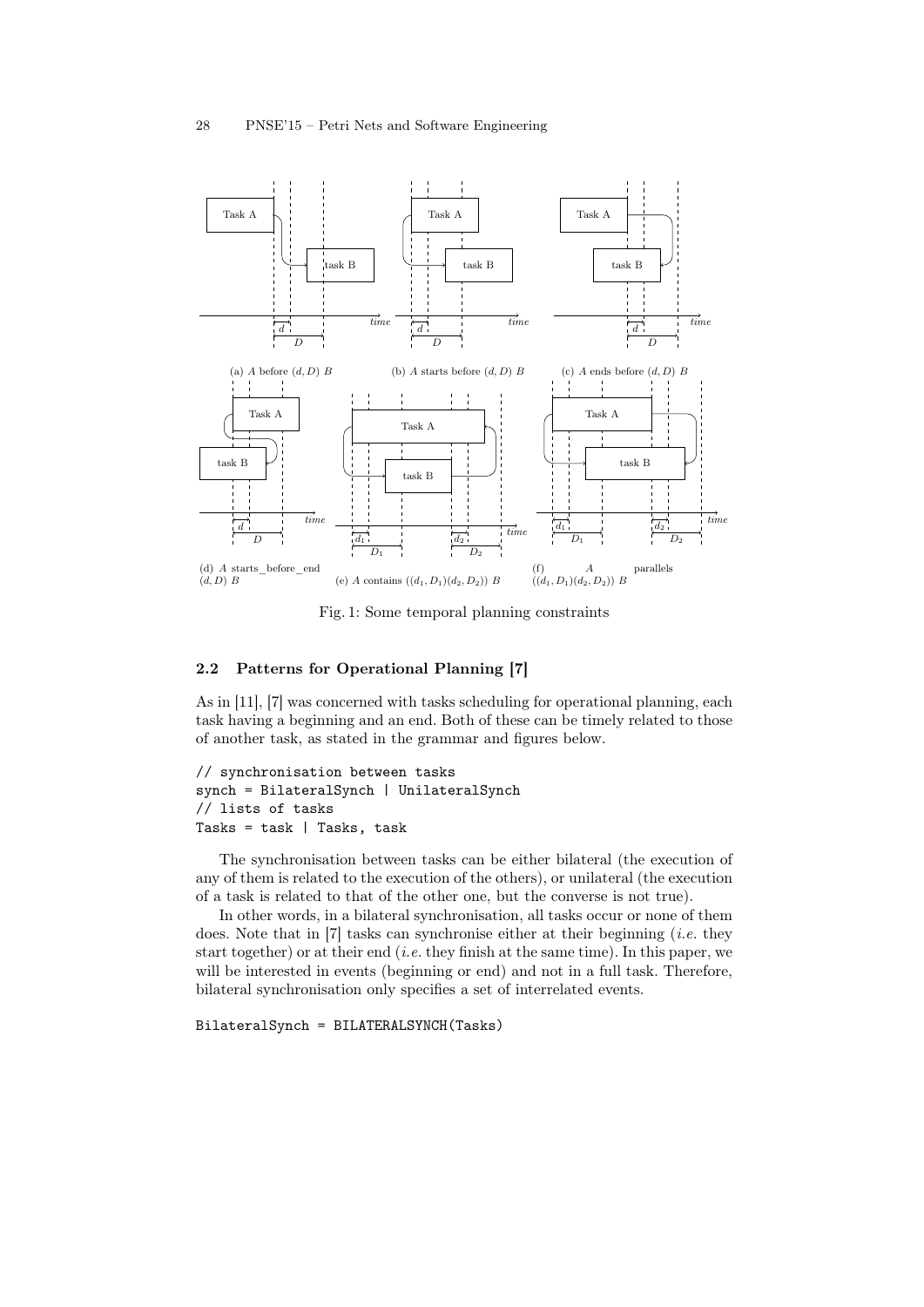

Fig. 2: Bilateral synchronisation between tasks A and B, on their start date.

Fig. 2 depicts the bilateral synchronisation BILATERALSYNCH(A,B).

When the synchronisation is unilateral, a task occurs w.r.t. either a timing or another task, possibly with a delay.

```
UnilateralSynch = Relation(task1, task2, delay)
                | Relation(task, delay)
Relation = AFTER | BEFORE | AT
```
Examples in Fig. 3 depict the following relations:

- (a)  $AT(A, 10)$ : task A starts at time 10;
- (b) AFTER(A,10): task A starts after time 10;
- (c)  $AT(A,B,15)$ : task A begins 15 units of time after the end of task B;
- (d) AFTER(A,B,10): task A begins at least 10 units of time after the end of task B.

#### 2.3 Observer Patterns for Real-Time Systems

In [5], we proposed a set of observer patterns encoding common properties encountered when verifying concurrent real-time systems. These patterns are based on observers, hence can be translated into pure reachability problems, thus avoiding the use of complex verification algorithms. These patterns are noncompositional, do not aim at completeness, but rather at exhibiting common properties met in the case studies of the literature.

The main patterns from this section are depicted in Fig. 4 where the arrows show that the occurrence of an event implies the occurrence of the related event.

BeforeDeadline The first pattern relates an event with an absolute timing.

BeforeDeadline = a no later than d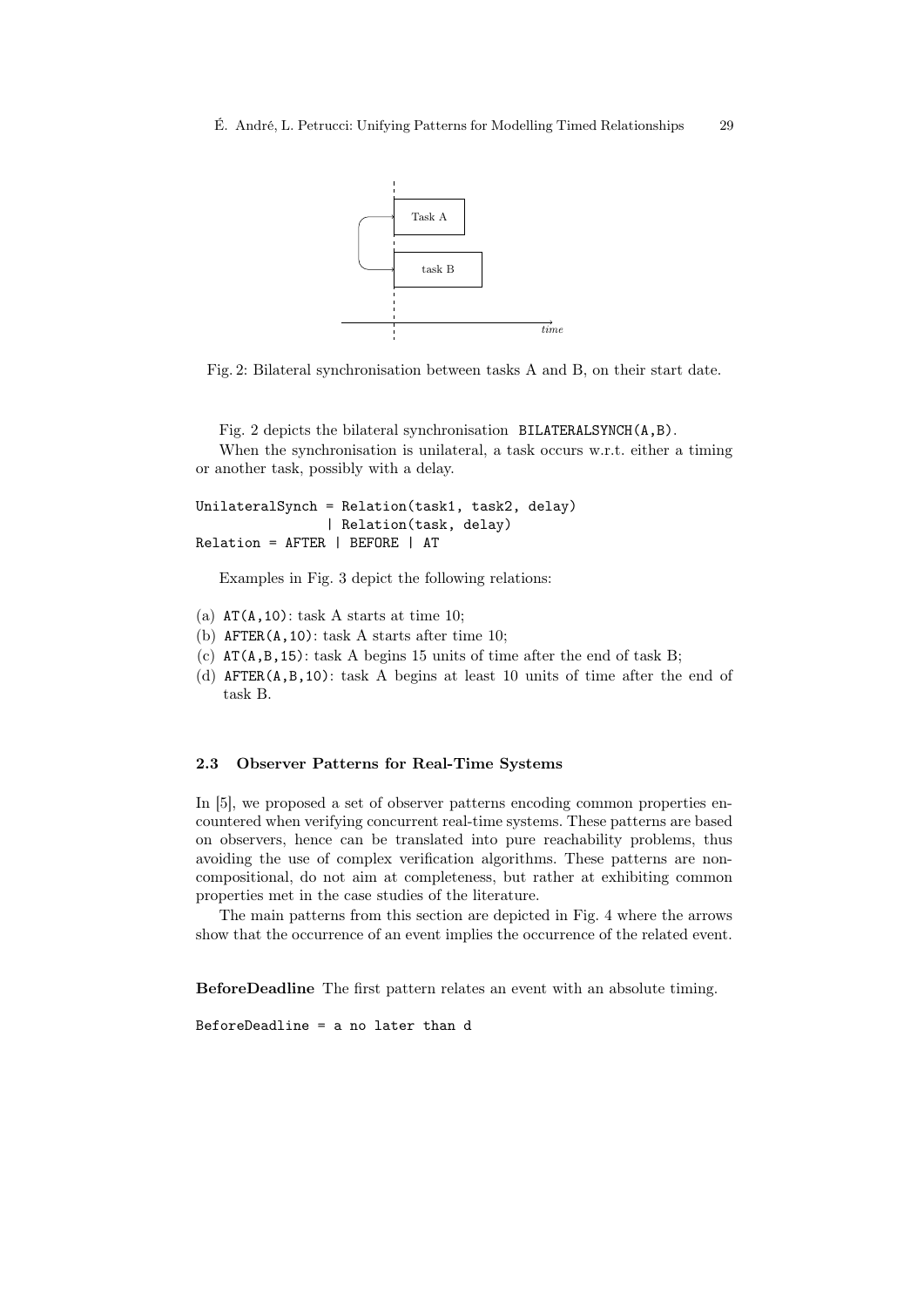#### 30 PNSE'15 – Petri Nets and Software Engineering



Fig. 3: Some unilateral synchronisations.



Fig. 4: Some observer patterns for real-time systems

Precedence The following patterns allow for expressing the precedence of the current event by another, with or without an explicit time frame.

The cyclic version of these patterns denotes that a pattern is repeatedly valid, whereas in the strict cyclic version the pattern is not only repeatedly valid, but no event mentioned in the pattern can happen in between  $(i.e.$  the events mentioned in the pattern are alternating).

The precedence pattern requires that, whenever event a2 happens, then the event a1 must have happened before (at least once). Note that a2 is not required to happen. In the CyclicPrecedence pattern, every time a2 happens, then the event a1 must have happened before (at least once) since the last occurrence of a2. In the strict cyclic version, every time a2 happens, then event a1 must have happened exactly once since the last occurrence of  $a2$ , *i.e.* a1 and a2 alternate. (They do not need to alternate forever though.) For example, in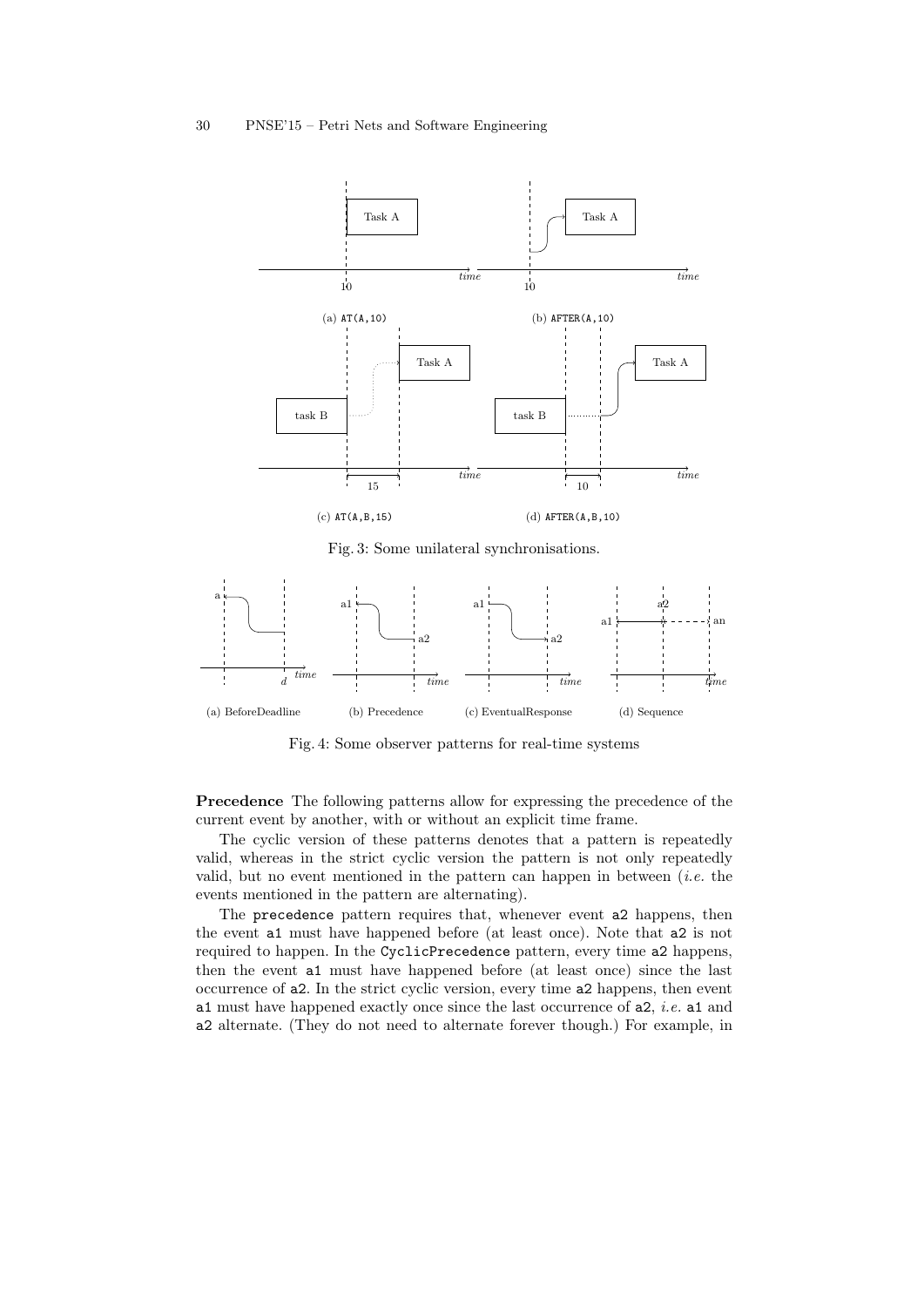the CyclicPrecedence, the sequence a1 a1 a2 can happen but not a1 a2 a2, while in the StrictCyclicPrecedence none of them can happen.

```
This pattern is extended to a timed version in a straightforward manner.
```

```
Precedence = if a2 then a1 has happened before
CyclicPrecedence = everytime a2 then a1 has happened before
StrictCyclicPrecedence = everytime a2 then
                             a1 has happened exactly once before
TimedPrecedence = if a2 then
                      a1 has happened
                      at most d units of time before
CyclicTimedPrecedence = everytime a2 then
                            a1 has happened
                            at most d units of time before
StrictCyclicTimedPrecedence = everytime a2 then
                                  a1 has happened exactly once
                                  at most d units of time before
```
Response Expressing that the current event will be followed by a response is formulated by the following pattern. This pattern is equivalent to the "eventually" in linear temporal logics. None of the two events is required to happen; however, if the first one does, then second must eventually happen too. The cyclic and strictly cyclic versions are defined as for precedence. A timed extension (as in timed temporal logics) is also defined.

```
EventualResponse = if a1 then eventually a2
CyclicEventualResponse = everytime a1 then eventually a2
StrictCyclicEventualResponse = everytime a1 then
                                 eventually a2 once before next a1
TimedResponse = if a1 then eventually a2 within d
CyclicTimedResponse = everytime a1 then eventually a2 within d
StrictCyclicTimedResponse = everytime a1 then
                                eventually a2 within d
                                once before next a1
```
**Sequence** Events can also be ordered as a sequence. None of the  $n$  events is required to happen; however, if some (or all) do, then they must follow exactly the order defined by the sequence. The cyclic version is straightforward. However, no strict cyclic version is defined, as it would be identical to the cyclic version.

```
Sequence = SEQUENCE a1, ..., an
CyclicSequence = always SEQUENCE a1, ..., an
```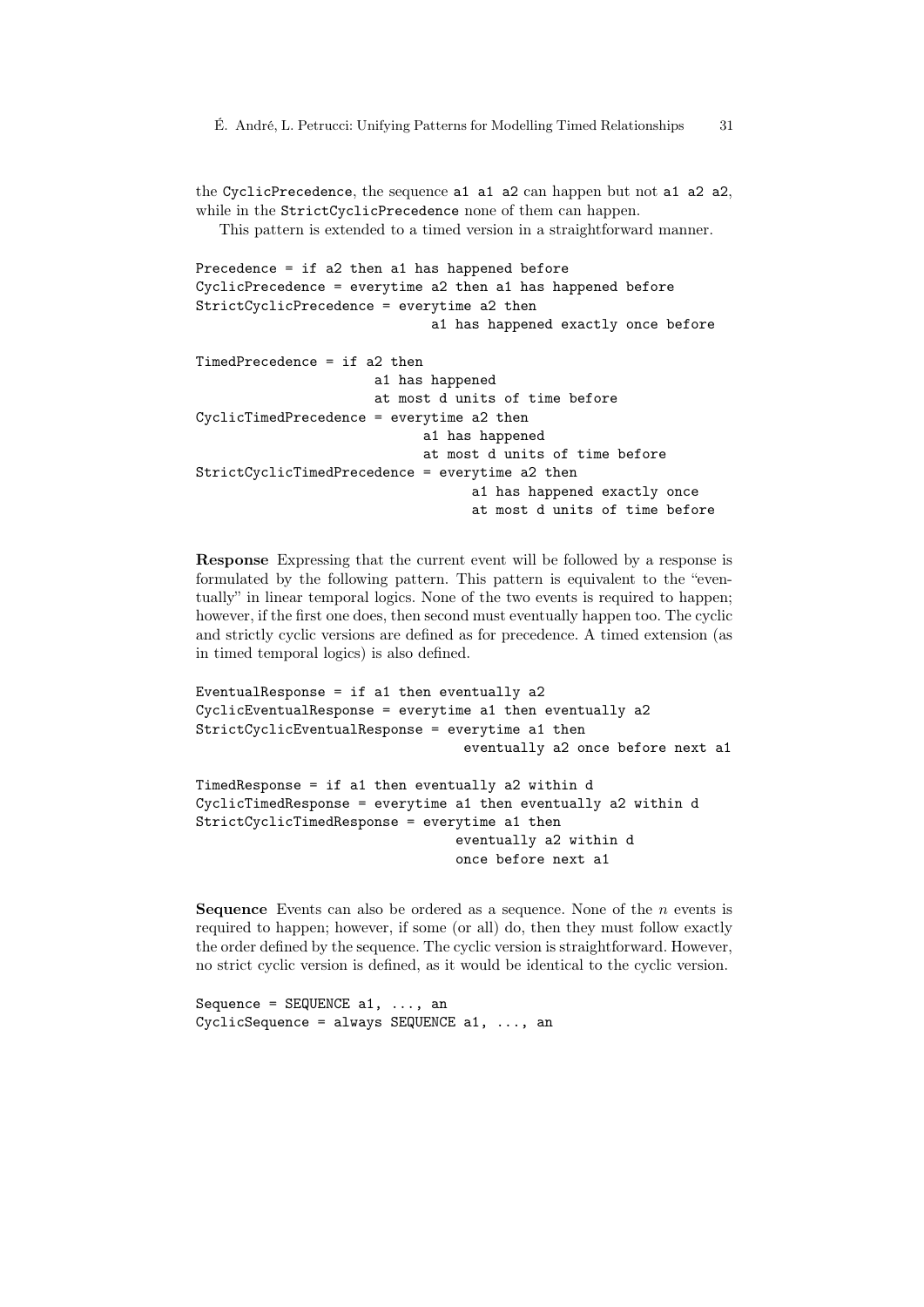32 PNSE'15 – Petri Nets and Software Engineering

```
eventlist =
      eventlist EVENT
    | EVENT
interval = (d, D) | [d, D] | [d, D) | (d, D]timing = WITHIN interval
simplePattern =
     EVENT AT timing
    | EVENT EVENTUALLY timing EVENT
    | EVENT timing AFTER EVENT
    | SEQUENCE (eventlist)
pattern =
     pattern OR simplePattern
    | pattern AND simplePattern
    | ALWAYS simplePattern
    | simplePattern
SYNTACTIC SUGAR:
   AT LEAST d = WITHIN [d, infinity)
    AT MOST d = WITHIN [0, d]EXACTLY d = WITHIN [d, d]
```
Fig. 5: A grammar for unified patterns

Unreachability The last pattern of [5] is rather different from others, as it only expresses the model safety (*i.e.* non-reachability of a undesired state). It was considered in [5] because this property is by far the most commonly met in case studies from the literature, and because all other patterns can be reduced to (non-)reachability.

Unreachable = UNREACHABLE(Bad)

# 3 Towards a More Complete Patterns Language

The primitives in the grammars of Section 2.1 and Section 2.2 are dedicated to temporal or causal relations between tasks which are characterised by both their starting and ending times. But, in practice, most systems are concerned with individual events, as is the case in [5]. We present in this section a unified version of patterns previously introduced. We will show in Section 5 that our patterns subsume the primitives from Section 2.

We introduce a grammar for unified patterns Fig. 5. Our grammar considers individual events that can form a *list of events* in order to construct a *sequence*. The timing of events can be specified as being within a time frame (from d to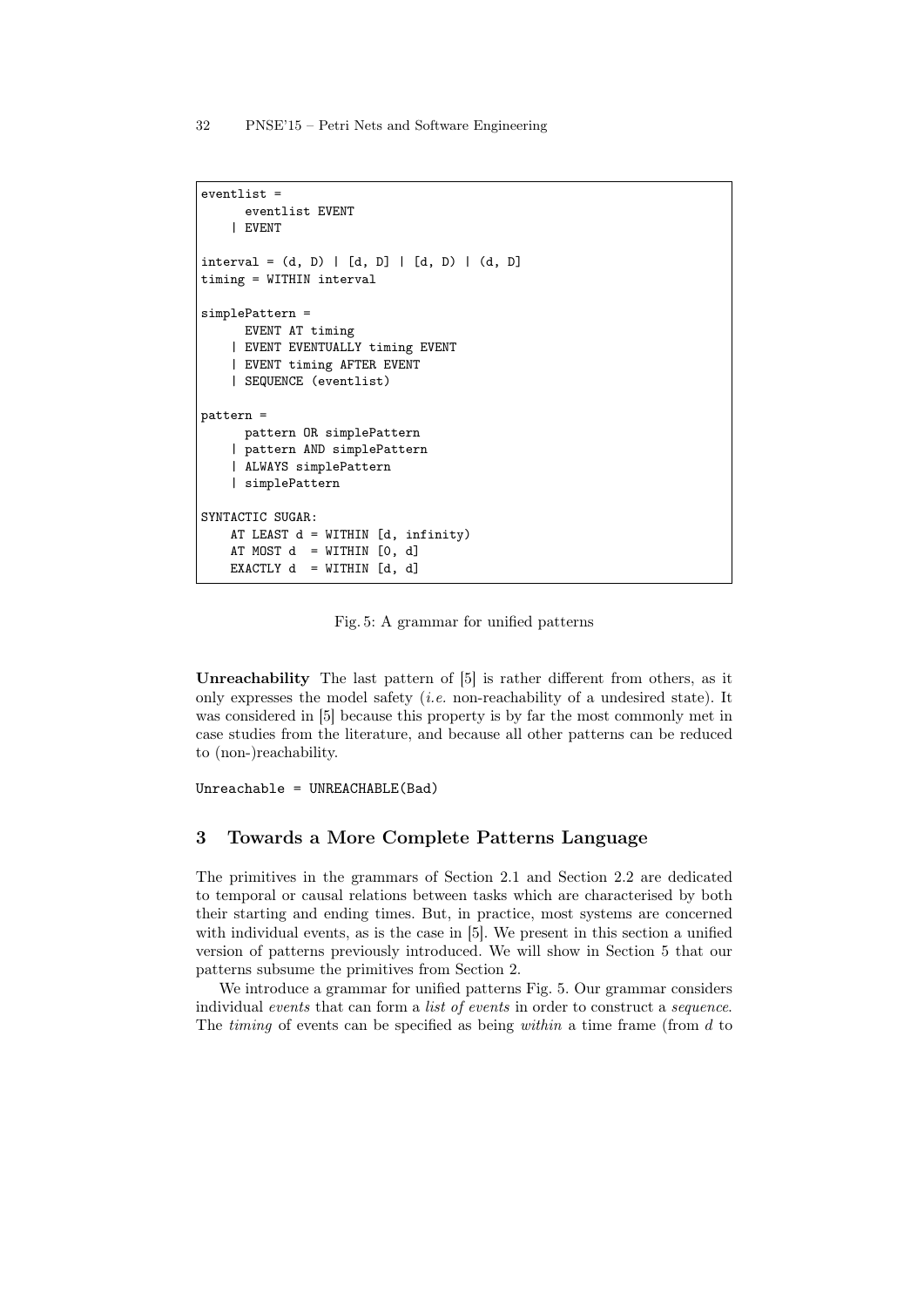D time units, where  $d \in \mathbb{R}_+$  and  $D \in \mathbb{R}_+ \cup \{\infty\}$ . The only restriction is that the interval  $[d, D] \neq [0, \infty)$  (see Remark 1 infra).

Simple patterns express basic relations between individual events. An event can happen w.r.t. an absolute timing constraint. An event can eventually entail the occurrence of another event w.r.t. some timing constraint. Conversely, an event can occur only w.r.t. a timing after another event already occurred. Events can be ordered in a sequence, thus all occurring one after another.

Simple Patterns The simple patterns contain four kinds of relationships, that we describe in more details in the following.

The pattern fragment EVENT AT encodes an absolute timing; it is used to describe events that must happen exactly at an (absolute) time.

The pattern fragment EVENT EVENTUALLY timing EVENT encodes that, whenever the first event happens, then the second will eventually happen, with the timing constraint specified by timing. That is, if the first event happens, the second must happen. The converse is not true: if the second event happens, the first one did not necessarily happen before.

The pattern fragment EVENT timing AFTER EVENT encodes that, whenever the first event happens it is necessarily after the second one, together with some timing constraint. For example,  $e2$  WITHIN( $d$ ,D) AFTER  $e1$  denotes that  $e2$  may or may not happen, but if e2 happens, then it must be at least d and at most D time units after the first occurrence of e1. Also note that, if e2 does not happen, then e1 may or may not happen.

Finally, the SEQUENCE ensures that a list of events happen in the particular order specified.

Complex Patterns Patterns can be combined in order to form more complex ones. First, we can use Boolean AND and OR operators to express the conjunction of patterns (i.e. both must be executed, for patterns expressing systems, or must be valid, for patterns expressing the properties) or the disjunction (i.e. either one of them can be executed/valid).

The ALWAYS is a sort of fixpoint, with a semantics similar as the notion of "cyclic" pattern in [5]. That is, once the pattern has been executed / verified, then it must again be executed / verified. This typically describes a cyclic behaviour. We restrict here the ALWAYS pattern to simple patterns (simple pattern in Fig. 5 ant not, e.g. pattern). The reason is on the one hand to keep our language simple<sup>1</sup>, and on the other hand to make a translation to time Petri nets relatively easy.

Finally, it is often convenient to use some syntactic sugar for expressing timing constraints: AT LEAST, AT MOST and EXACTLY.

Remark 1 (untimed patterns). We could encode untimed patterns using our timed patterns (by allowing a syntactic sugar construct UNTIMED = WITHIN [0,

<sup>1</sup> Furthermore, while designing the patterns in [5], such ALWAYS-like properties were only encountered in the literature on (very) simple patterns.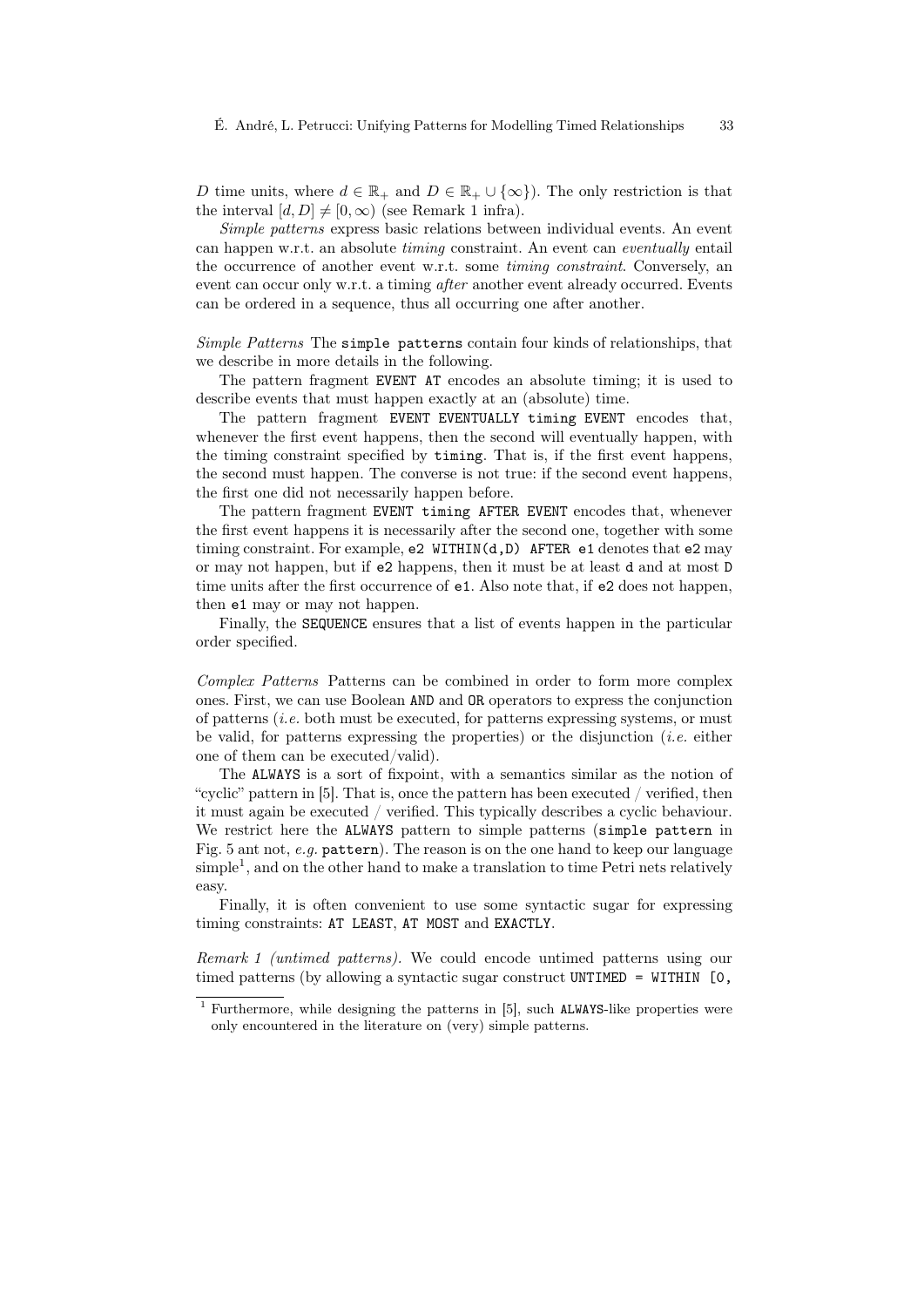infinity), but we leave it out so as to keep the exposé simple. Indeed, although this does not bring theoretical problems, the translation of the untimed patterns into time Petri nets for verification purposes then exceeds the set of properties that can be checked using sole unreachability. In particular, the negation of the untimed "eventually" construct cannot be checked using the unreachability of a "bad" state, but it becomes necessary to additionally check the reachability of some "good state"; this was performed in [5]. Here, to keep the translation simple, we temporarily leave out the untimed patterns. Formalising the untimed patterns for the verification purpose will be performed in an extended version of this work.

### 4 Semantics: Translation to Time Petri Nets

Time Petri nets [13] are Petri nets where transition are equipped with a time interval, that specifies the minimum and maximum time for the transition to be enabled before it actually fires. The different patterns in the grammar of Fig. 5 are modelled as time Petri nets in Fig. 6a–6h. Let us now describe our translation. We start with simple  $(i.e.$  non-compositional) patterns, and then go for complex patterns *(i.e.* that rely on others).

Observers Let us recall the concept of observers, as formalised in [5]. Observers are standard subsystems, with some assumptions. An observer must not have any effect on the system, and must not prevent any behaviour to occur. In particular, it must not block time, nor prevent actions to occur, nor create deadlocks that would not occur otherwise. As a consequence, observers must be complete: in the example of timed automata, all actions declared by the observer must be allowed in any of the locations. Similarly, in time Petri nets, an observer must be able to synchronise at any time with any of the actions used on its transitions.

General Idea of our Translation Recall that our patterns aim at encoding both systems and properties. Although they are defined in a unified manner in Section 3, they must be differentiated when formalised using time Petri nets. Indeed, our patterns seen as properties reduce verification to simple reachability analysis  $(as in [2,1,5]).$ 

For the verification, we define a "bad" place (labelled in Fig. 6a–6h using the " $\mathbb{C}$ " symbol); this place is assumed to be unique, *i.e.* one must fuse all occurrences of this place when composing patterns. The verification can then be carried out as follows: given a model of the system specified using time Petri nets (but not necessarily specified using our specification patterns), and given a property of the system specified using our patterns and translated into a time Petri nets, we perform the synchronisation (on transitions) of the entire system. Then, the property (expressed by the pattern) is satisfied iff the " $\mathcal{L}$ " place is unmarkable, i.e. cannot be marked in any marking of the synchronised net.

In order to differentiate between the specification of systems and the specification of properties, we depict in dotted red the places and transitions necessary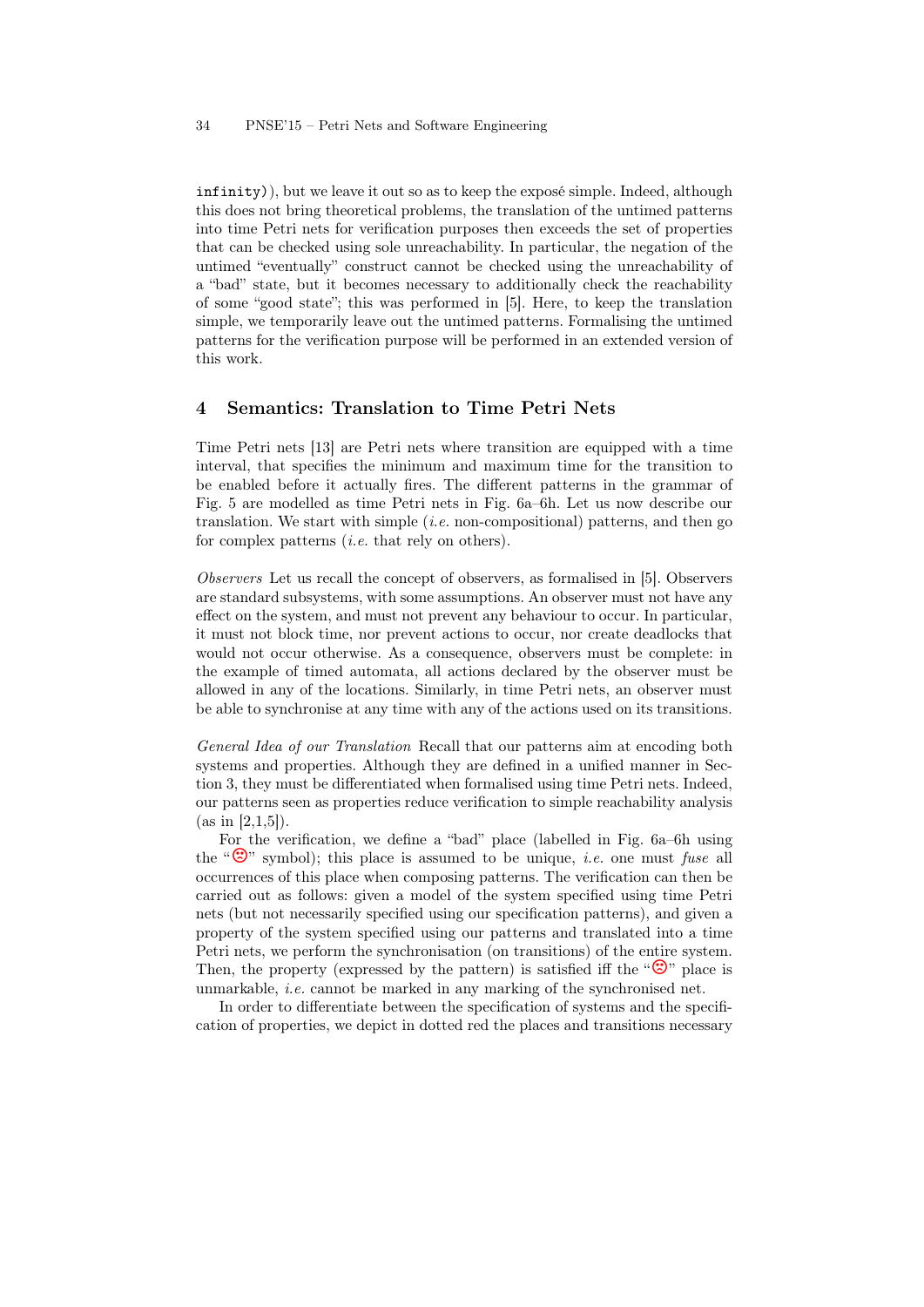to add to our translated patterns so as to be able to perform verification. In other words, these dotted red places and transitions shall be omitted when specifying systems and not properties. Conversely, we depict in plain light blue the places and transitions only necessary for the system specification, but that must be omitted for the verification.



Fig. 6: Translation of our patterns into time Petri nets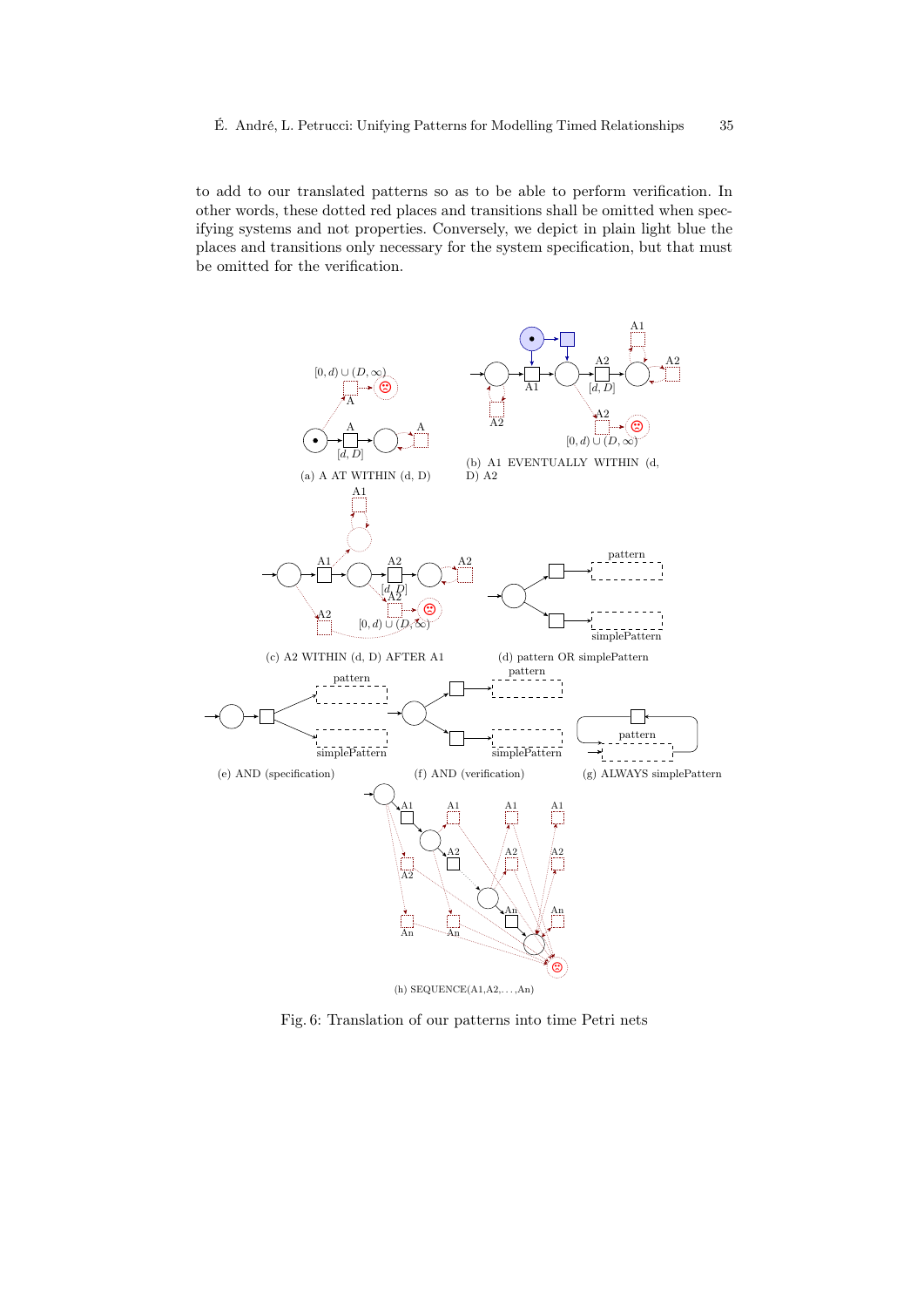Simple Patterns Fig. 6a gives the translation of the A AT WITHIN  $(d, D)$  pattern. For the property, the translation is straightforward: a place is followed by a timed transition with firing time  $[d, D]$  labelled with A. This correctly encodes the fact that A must occur within  $[d, D]$  after the system start. (We assume closed intervals in the remainder of the translation; open or semi-open intervals can be handled similarly.) Concerning the verification, in addition to the correct behaviour, we need also to specify the bad behaviour, hence in this case another transition that can occur only if the timing is not satisfied, leading to the "bad" place. That is, the bad place is reachable iff the property is violated. Additionally, for our pattern to be a good "observer" (*i.e.* that must not disturb the system), it must be able to synchronise at any time with the system on the transition the pattern declares (here only A). This explains the loop on transition A on the right-hand side of Fig. 6a. (In fact, self-loops should also be added to the bad place; we omit them for sake of space, but also because it is less important to block the system once the property has been proved invalid.)

Pattern A1 EVENTUALLY WITHIN (d, D) A2 is modelled by the TPN in Fig. 6b. For the specification, two cases are admitted: one where A1 is fired, and one where it is not. Moreover the possibility of firing A1 depends on other actions in the system which may put a token in the initial place of the pattern (depicted by an incoming arrow). The additional places and transitions for the verification counterpart of this pattern are explained as follows: the first selfloop allows A2 to happen anytime as long as A1 has not happened. Then, if A2 happens strictly before or strictly after  $[d, D]$ , the observer enters the bad place. Otherwise, the property is satisfied, and both A1 and A2 can happen anytime, which is depicted using the two self-loops.

The A2 WITHIN (d, D) AFTER A1 pattern (given in Fig. 6c) is similar to the previous one but, in this case, it is not possible to have A2 without A1. As for the verification, note that A2 cannot occur before A1, hence the transition between the initial place and the bad place. Furthermore, several A1 may occur before A2 occurs: this is encoded using the second output from A1 and a self-loop. Thus the time for firing A2 is counted from the first occurrence of A1. The rest of the pattern is similar to the previous one.

The SEQUENCE(A1,A2,...,An) pattern is given in Fig. 6h. Naturally, it is made of a sequence of transitions. Additionally, the verification version is such that, as soon as a transition violates the order imposed by the sequence, the system goes to the bad place. An additional self-loop in the last good place, synchronising on any transition, makes the observer non-blocking.

Complex Patterns These patterns are used to combine the previous ones (eventually with complex patterns as well). In Fig. 6d to Fig. 6g, they are pictured in dashed boxes, which would also include the "bad" place. For the specification, the complex patterns are straightforward: they syntactically combine existing patterns. For the verification, this is a little less simple: first, recall that all "bad" locations must be fused into a single one. Second, the "and" verification pattern becomes identical to the... "or" specification pattern: this is because the property P1 AND P2 is violated if P1 is violated  $(i.e.$  the bad place is reachable in the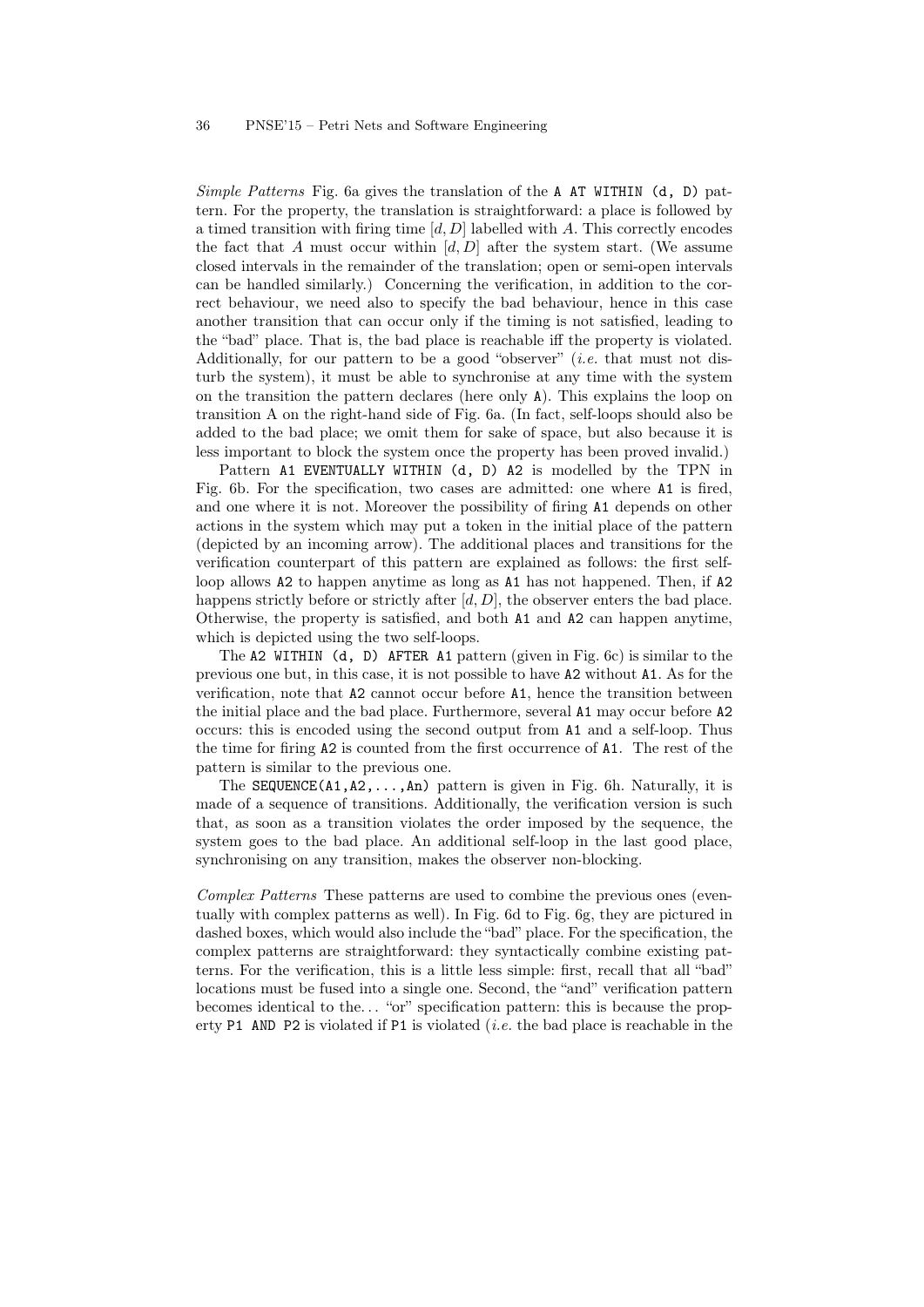corresponding pattern) or P2 is violated. The "or" pattern is not translated for verification; this is because this cannot be checked with sole unreachability (see Section 6). Concerning the ALWAYS pattern for verification, one must fuse the last non-dotted place of the pattern (usually the right-most place in the figures) with the initial place. However, the self-loops (generally on A1 and A2) on the last non-dotted place must be removed.

Initial Marking In addition to the tokens introduced by the absolute time patterns  $(AAT WITHIN (d,D))$ , a single initial token must be put in the top-most pattern of the composed pattern expression. (We assume that, if the top-most expression is a pattern A AT WITHIN (d,D), then no further token is added.)

#### 5 Encoding Previous Patterns Using our Unified Patterns

In this section we show how all primitives from Section 2 can be expressed using our new set of patterns.

In order to express the relations between tasks described in Section 2.1 and Section 2.2 with these new primitives, a task A is transformed into two events, specifying the task Beginning (A.start) and its end (A.end).

#### 5.1 Encoding Patterns from [11]

The expression of patterns from Section 2.1 is summarised in Table 1.

Note that several rules are expressed identically. For example, rule 2 is reflecting the point of view from event A, and rule 4 the one of event B, while in our patterns we express the relation as seen from an external observer.

# 5.2 Encoding Patterns from [7]

Table 2 shows the mapping for the patterns of Section 2.2.

Note that formula 5 implies that if B does not occur, neither does A. On the contrary, if B occurs, A can occur or not. If it does, it is d units of time after B ended. A similar remark applies to formula 6. Finally, in formula 7, A necessarily occurs d units of time after the end of B.

#### 5.3 Encoding Patterns from [5]

Patterns from Section 2.3 are presented in Table 3. Our translation is straightforward. The only "trick" is the translation of the "strict cyclic" patterns of [5], that are encoded using both the cyclic version of these patterns (using ALWAYS) and the SEQUENCE pattern, that requires A1 and A2 to alternate.

# 6 Conclusion

We proposed a unified pattern mechanism to both specify and verify real-time systems, together with a semantics using time Petri nets. Our new set of patterns unifies the patterns of [11,7,5] into a single homogeneous pattern language.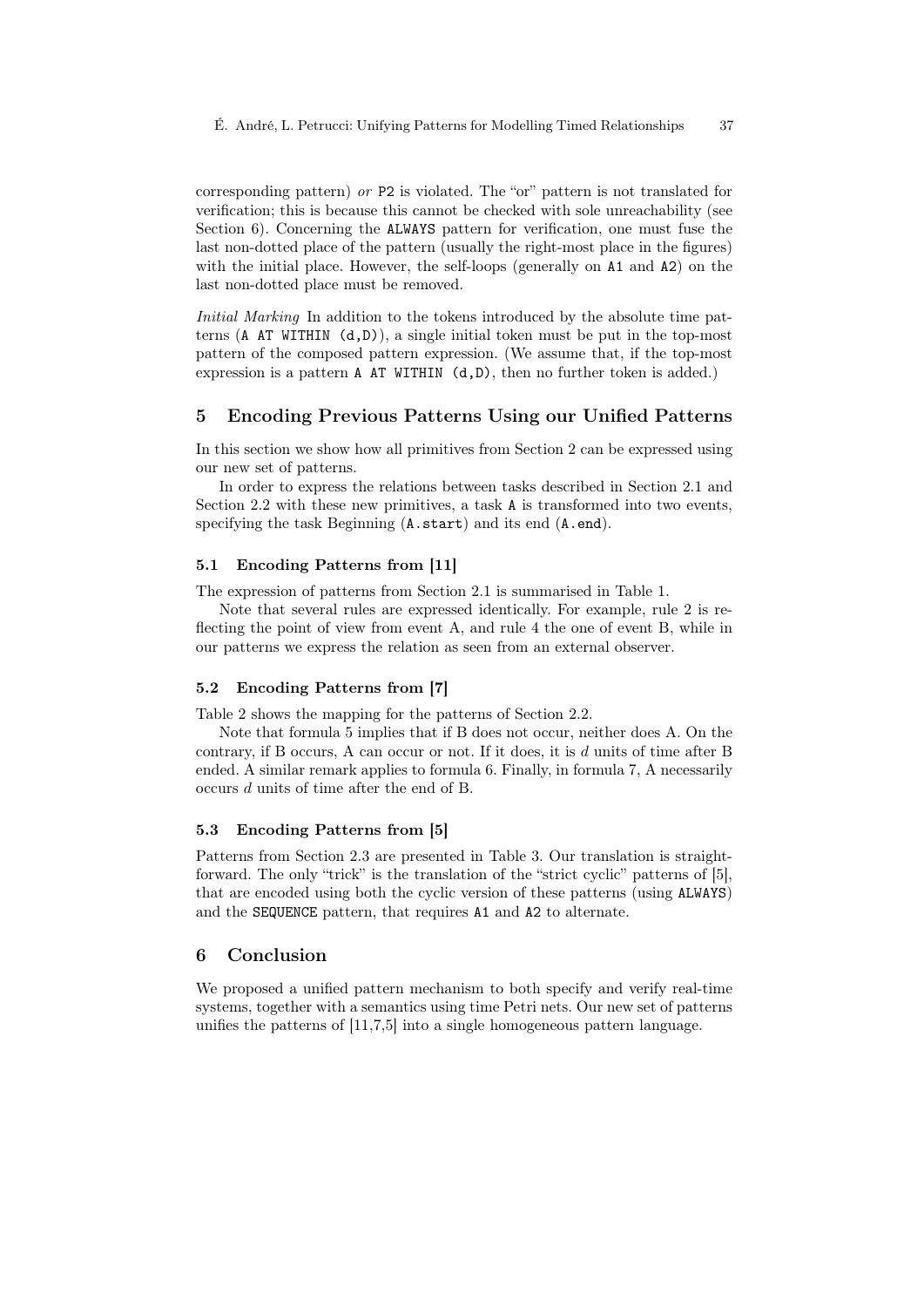|             | Rule 1  A [ends] before $(d, D)$ B [starts]                  | B.start WITHIN $(d, D)$ AFTER A.end                                      |
|-------------|--------------------------------------------------------------|--------------------------------------------------------------------------|
|             | Rule 2 $\vert A \vert$ meets $B$                             | B. start EXACTLY 0 AFTER A. end                                          |
|             | Rule 3   B [starts] after $(d, D)$ A [ends]                  | B.start WITHIN $(d, D)$ AFTER A.end                                      |
|             | Rule 4 $ B \text{ met by } A$                                | B.start EXACTLY 0 AFTER A.end                                            |
|             | Rule 5   A starts before $(d, D)$ B [starts]                 | B.start WITHIN $(d, D)$ AFTER A.start                                    |
|             | Rule 6 $A$ starts $B$                                        | B. start EXACTLY 0 AFTER A. start                                        |
|             | Rule 7   B starts after $(d, D)$ A [starts]                  | B.start WITHIN $(d, D)$ AFTER A.start                                    |
|             | Rule 8   A ends before $(d, D)$ B [ends]                     | B.end WITHIN $(d, D)$ AFTER A.end                                        |
|             | Rule 9 $A$ ends $B$                                          | B.end EXACTLY 0 AFTER A.end                                              |
|             | Rule $10 A$ ends before $(d, D)$ B [ends]                    | B.end WITHIN $(d, D)$ AFTER A.end                                        |
|             | Rule 11   A starts before end $(d, D)$ B                     | B.end WITHIN $(d, D)$ AFTER A.start                                      |
|             | Rule $12 B$ ends after start $(d, D)$ A                      | B.end WITHIN $(d, D)$ AFTER A.start                                      |
|             | Rule 13 A contains $((d_1, D_1)(d_2, D_2))$ B                | B.start WITHIN $(d_1, D_1)$ AFTER A.start                                |
|             |                                                              | AND A.end WITHIN $(d_2, D_2)$ AFTER B.end                                |
| Rule $14 B$ |                                                              | contained by $\mathsf{B}.\texttt{start WITHIN }(d_1, D_1)$ AFTER A.start |
|             | $((d_1, D_1)(d_2, D_2)) A$                                   | AND A.end WITHIN $(d_2, D_2)$ AFTER B.end                                |
|             | Rule $15 \mid A$ equals $B$                                  | B.start EXACTLY 0 AFTER A.start AND                                      |
|             |                                                              | B.end EXACTLY 0 AFTER A.end                                              |
|             | Rule 16 <i>A</i> parallels $((d_1, D_1)(d_2, D_2))$ <i>B</i> | B.start WITHIN $(d_1, D_1)$ AFTER A.start                                |
|             |                                                              | AND B.end WITHIN $(d_2, D_2)$ AFTER A.end                                |
|             | Rule $17 B$ parallelled $((d_1, D_1)(d_2, D_2)) $            | B.start WITHIN $(d_1, D_1)$ AFTER A.start                                |
|             | $\mathbf{b} \mathbf{v}$ A                                    | AND B.end WITHIN $(d_2, D_2)$ AFTER A.end                                |

Table 1: Encoding patterns from [11]

Future Works First, translating the untimed EVENTUALLY and the OR patterns for verification purposes is in our agenda; this will be done by checking, not only the unreachability of the bad, but also the reachability of a good place.

Second, more patterns from the literature should be integrated to our encoding. Although we shall not develop too complex a pattern system, so as to avoid giving birth to a complicated property language, the patterns in [12] seem interesting to us. Furthermore, the patterns of [9] seem to fit directly in our unified pattern systems, but this should be shown formally. It would also be interesting to formally compare the expressiveness of our patterns with [2,1] or (subsets of) temporal logics such as LTL/CTL.

Third, although it is relatively easy to convince oneself that we correctly encoded the patterns of [11,7,5], formally proving their semantic equivalence would be interesting. It would also be nice to provide tool support, helping a designer to write patterns to model a system and its properties.

Finally, our translation to time Petri nets was done manually. An alternative option would be to define an ad-hoc domain specific language (DSL), and then to use model transformation techniques (such as in [8]) to obtain time Petri nets.

## Acknowledgement

We are grateful to the anonymous reviewers for useful comments.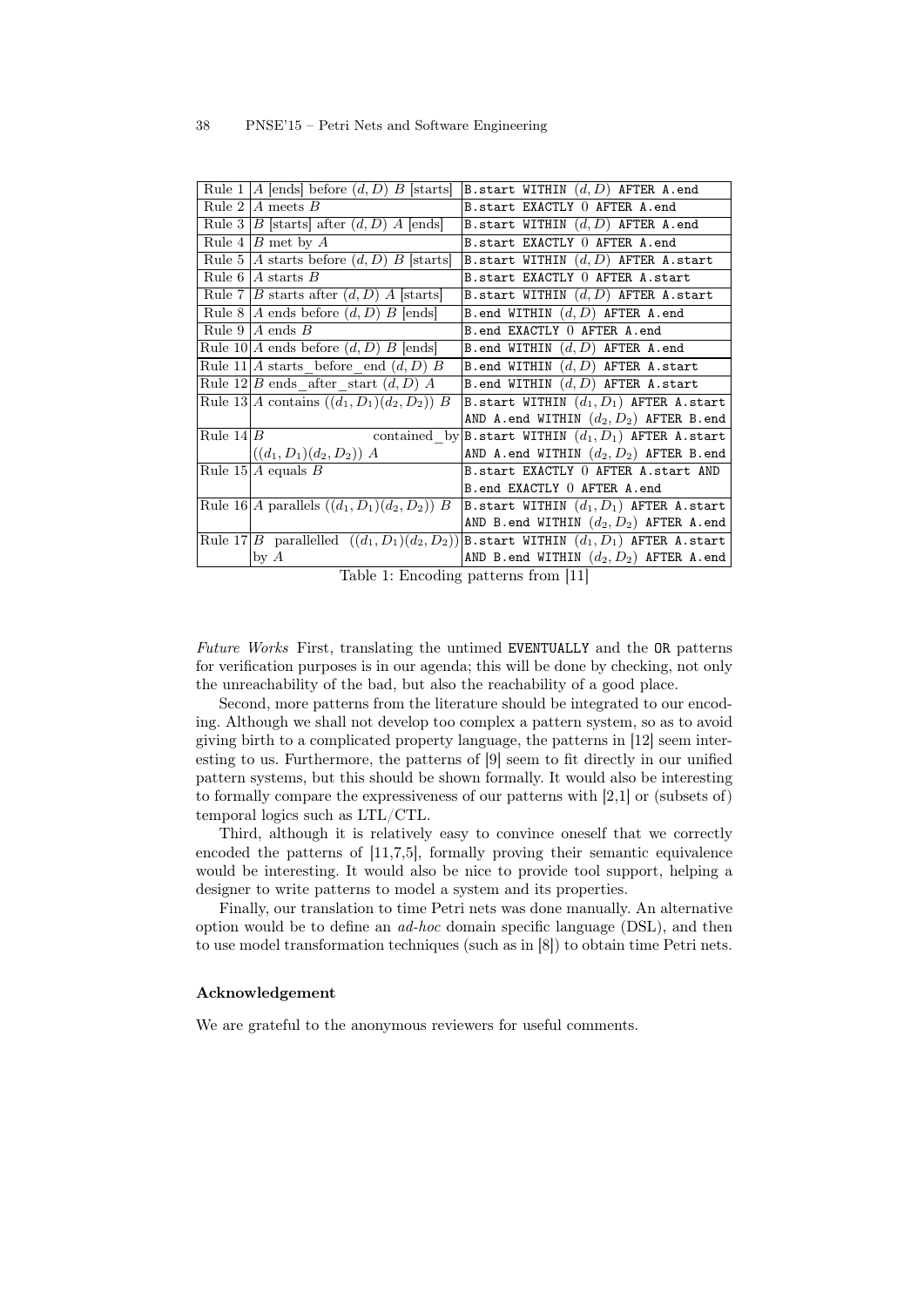|                                          | $\text{Formula 1}$ BILATERALSYNCH(A, B)    | A.start EXACTLY O AFTER B.start    |
|------------------------------------------|--------------------------------------------|------------------------------------|
|                                          |                                            | OR A.end EXACTLY O AFTER B.end     |
| $\text{Formula } 2\vert \text{AT}(A, d)$ |                                            | A.start AT EXACTLY d               |
|                                          | $\text{Formula } 3 \text{AFTER}(A,d) $     | A.start AT AT LEAST d              |
|                                          | $\text{Formula } 4 \text{BEFORE}(A,d)$     | A.start AT AT MOST d               |
|                                          | $\text{Formula } 5   AT(A, B, d)$          | A.start EXACTLY d AFTER B.end      |
|                                          | Formula $6$ AFTER $(A, B, d)$              | A.start AT LEAST d AFTER B.end     |
|                                          | $\text{Formula } 7 \text{BEFORE}(A, B, d)$ | B.end EVENTUALLY AT MOST d A.start |
|                                          | $\sim$                                     | $F \rightarrow 1$<br>$\mathbf{P}$  |

Table 2: Encoding patterns from [7]

#### References

- 1. Luca Aceto, Patricia Bouyer, Augusto Burgueño, and Kim Guldstrand Larsen. The power of reachability testing for timed automata. In Vikraman Arvind and Ramaswamy Ramanujam, editors, FSTTCS, volume 1530 of LNCS, pages 245–256. Springer, 1998.
- 2. Luca Aceto, Augusto Burgueño, and Kim G. Larsen. Model checking via reachability testing for timed automata. In TACAS, volume 1384 of LNCS, pages 263–280. Springer, 1998.
- 3. Rajeev Alur, Costas Courcoubetis, and David L. Dill. Model-checking in dense real-time. Information and Computation, 104(1):2–34, 1993.
- 4. Rajeev Alur and David L. Dill. A theory of timed automata. Theoretical Computer Science, 126(2):183–235, 1994.
- 5. Étienne André. Observer patterns for real-time systems. In ICECCS, pages 125– 134. IEEE Computer Society, 2013.
- 6. Christel Baier and Joost-Pieter Katoen. Principles of model checking. MIT Press, 2008.
- 7. Sébastien Bardin and Laure Petrucci. COAST : des réseaux de Petri à la planification assistée. In AFADL, pages 285–298, 2004.
- 8. Julien DeAntoni, Papa Issa Diallo, Ciprian Teodorov, Joël Champeau, and Benoît Combemale. Towards a meta-language for the concurrency concern in DSLs. In DATE, pages 313–316. ACM, 2015.
- 9. Jin Song Dong, Ping Hao, Shengchao Qin, Jun Sun, and Wang Yi. Timed automata patterns. IEEE Transactions on Software Engineering, 34(6):844–859, 2008.
- 10. Kurt Jensen and Lars Michael Kristensen. Coloured Petri Nets Modelling and Validation of Concurrent Systems. Springer, 2009.
- 11. Lina Khatib, Nicola Muscettola, and Klaus Havelund. Mapping temporal planning constraints into timed automata. In TIME, pages 21–27. IEEE Computer Society, 2001.
- 12. Ahmed Mekki, Mohamed Ghazel, and Armand Toguyeni. Validating timeconstrained systems using UML statecharts patterns and timed automata observers. In VECoS, pages 112–124. British Computer Society, 2009.
- 13. Philip Meir Merlin. A study of the recoverability of computing systems. PhD thesis, University of California, Irvine, 1974.
- 14. Amir Pnueli. The temporal logic of programs. In FOCS, pages 46–57. IEEE Computer Society, 1977.
- 15. Jun Sun, Yang Liu, Jin Song Dong, Yan Liu, Ling Shi, and Étienne André. Modeling and verifying hierarchical real-time systems using Stateful Timed CSP. ACM Transactions on Software Engineering and Methodology, 22(1):3.1–3.29, 2013.